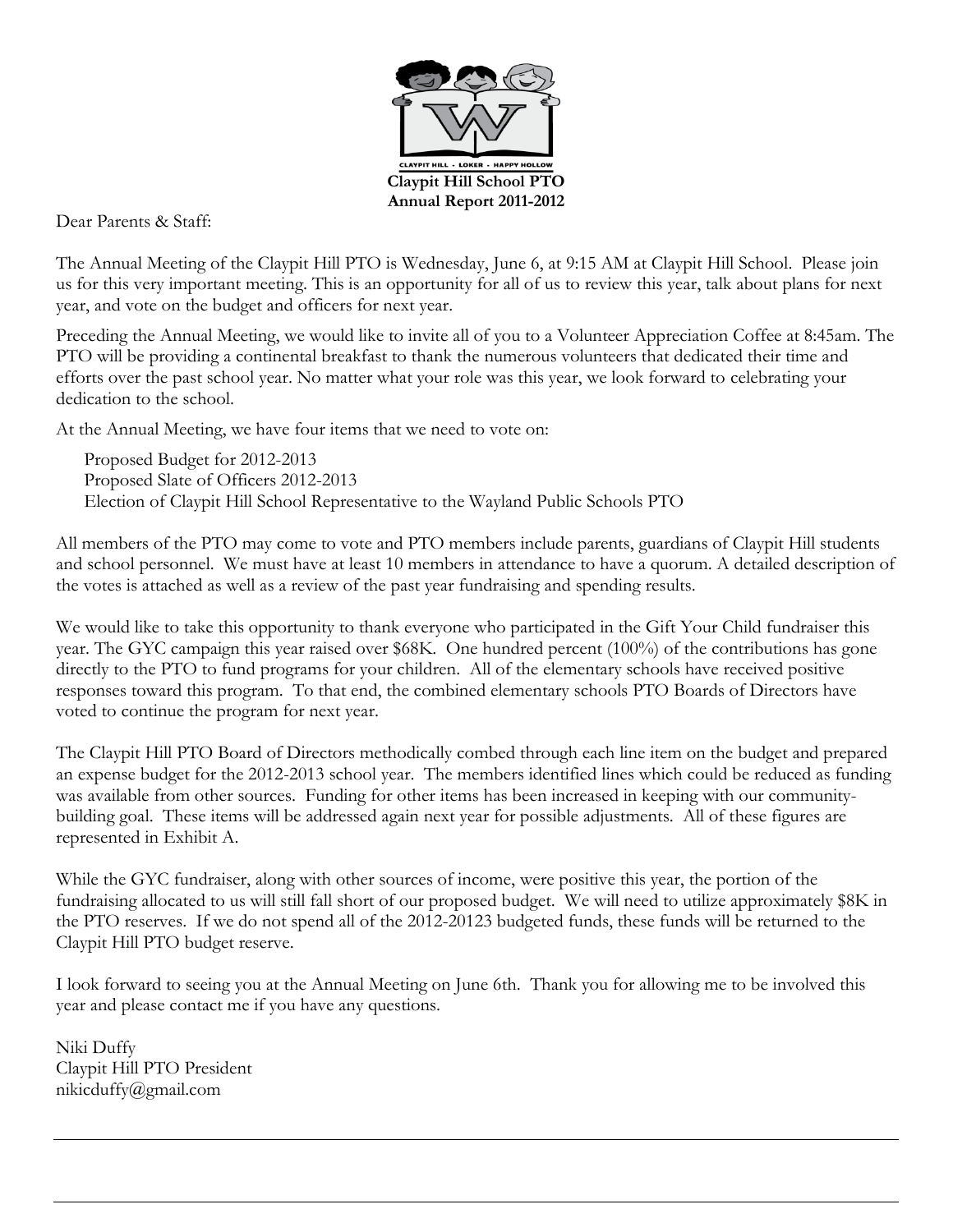# **Table of Contents**

| Review of 2011-2012 School Year              |             | Page 3 |
|----------------------------------------------|-------------|--------|
| <b>Annual Meeting Votes</b>                  |             | Page 4 |
| 2012-2013 Claypit Hill Expenditures Budget   | (Exhibit A) | Page 5 |
| 2012-2013 Claypit Hill Wish List (Exhibit B) |             | Page 6 |
| Budget Line Item Detail (Appendix I)         |             | Page 7 |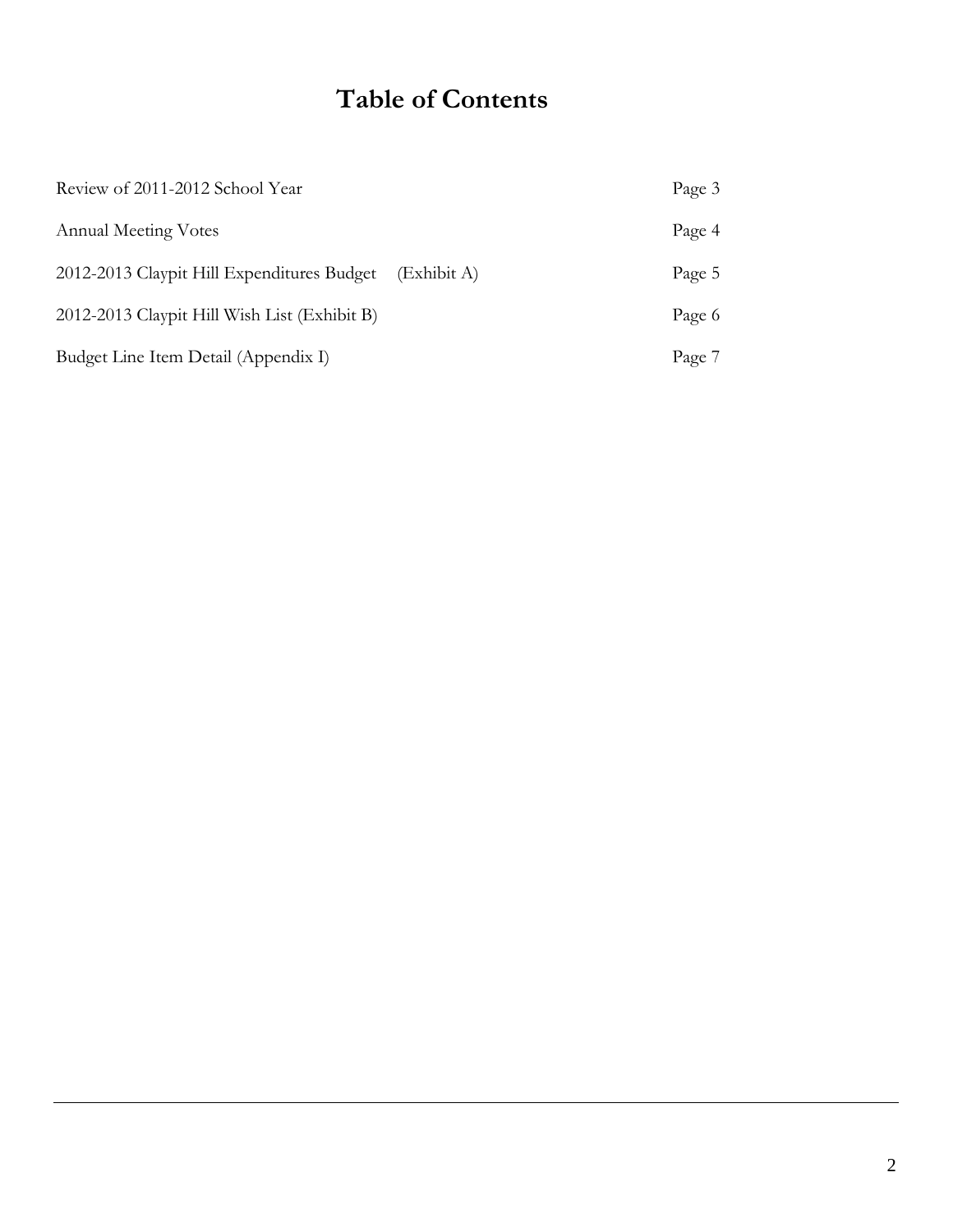### **REVIEW OF 2011-2012:**

The Wayland Elementary School PTO raised the following funds in the 2011-2012 school year:

| <b>PTO</b> Fundraising                        |             |
|-----------------------------------------------|-------------|
| Gift Your Child (including Back-pack Auction) | \$68,231.88 |
| <b>School Pictures</b>                        | \$7,251.84  |
| Book Fair                                     | \$9,745.59  |
| Community Events                              | \$2,496.77  |

Based on the distribution formula of number of students and grades in each elementary school, the Claypit Hill PTO would expect to receive approximately \$40,686.61 to spend during the 2012-2013 school year. However, a unique opportunity to receive a donation for a black-top area at Claypit will result in our PTO receiving a slightly smaller portion of the money raised. We will receive an estimated \$39,968 for 2012-2013. This adjustment is necessary in order to adhere to our town's policy of sharing all donations fairly amongst the elementary schools.

For the 2011-2012 school year, the Claypit Hill PTO had an expense budget of approximately \$46,110.52 and spent the funds as follows:

The PTO provided the **sole funds** for the following programs:

| Grade Level Enrichment               | Staff Grants (funding for conferences) |
|--------------------------------------|----------------------------------------|
| Fifth Grade End of Year Performance  | <b>Cultural Enrichment Programs</b>    |
| <b>Staff Appreciation Activities</b> |                                        |

Our PTO **contributed to** the following annual expenses:

| Teacher Supplies                         | Community Outreach             |
|------------------------------------------|--------------------------------|
| <b>Musical Activities</b>                | Staff Teambuilding             |
| METCO Late Bus and After School Programs | Principal's Discretionary Fund |
| Building and Grounds Beautification      | Author/Illustrator Visit       |
| Curriculum Materials                     |                                |

The PTO also **funded one-time requests** that added value to our schools as follows:

| Green Team composting bins and materials  | $2nd$ Grade computer earphones                   |
|-------------------------------------------|--------------------------------------------------|
| Strings Program's SmartBooks              | Noise-cancelling ear muffs                       |
| Labor and materials for the new fence     | 3 <sup>rd</sup> Grade classroom library upgrades |
| $5th$ Grade – cultural literacy materials |                                                  |
| $5th$ Grade – Life Sciences stations      |                                                  |
| Mosaic repairs                            |                                                  |

Several **social activities** were organized by the PTO throughout the year to promote a sense of community, including: School Picnic and Ice Cream Social 5<sup>th</sup> Grade Picnic, Roller Kingdom Social and Bash New Family Coffee Bingo Movie Night CHS t-shirt creation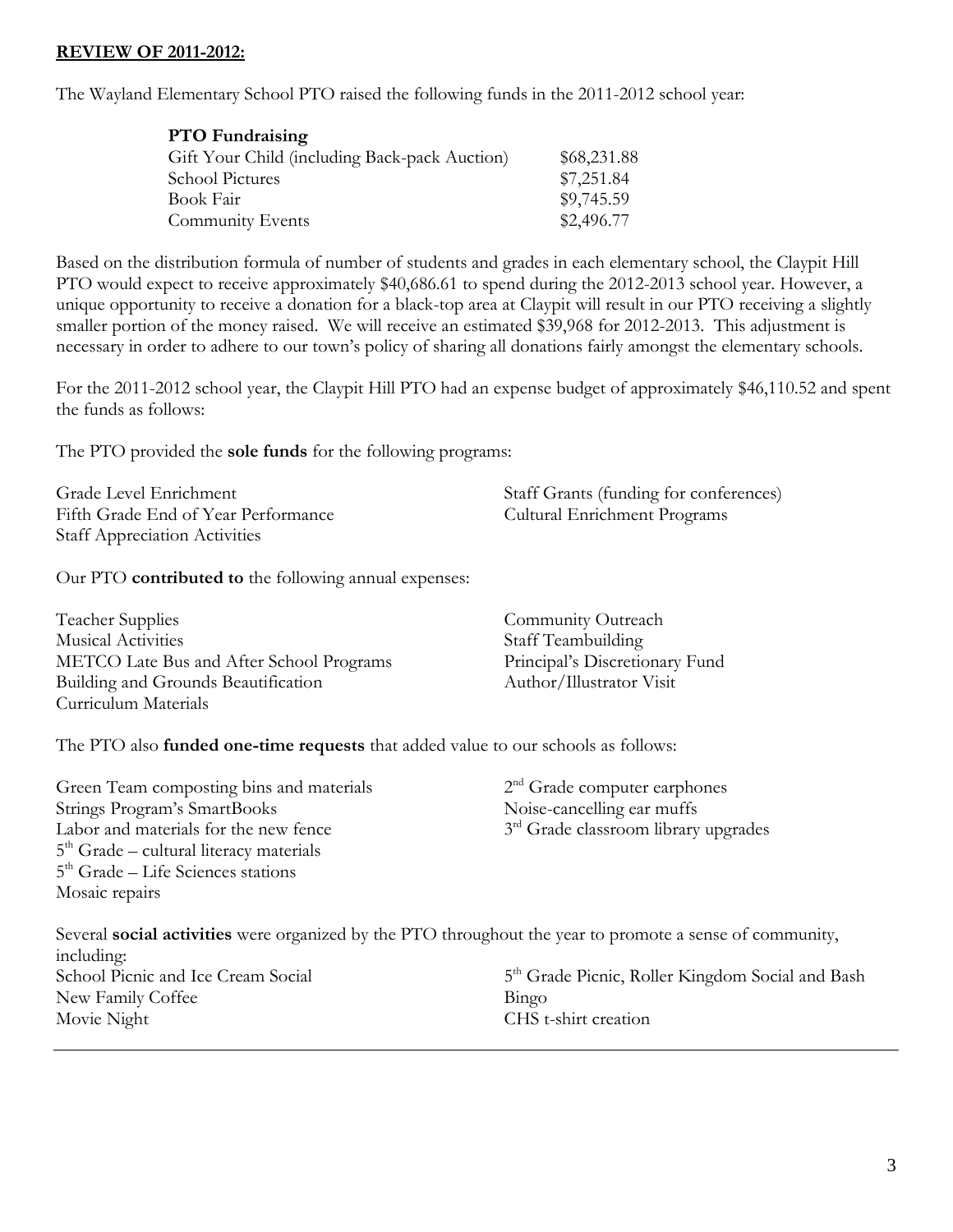## **ANNUAL MEETING VOTES:**

## **VOTE #1: 2012-2013 Budget**

After each year of fundraising, we plan for the next year's spending. All elementary PTO fundraising is pooled town-wide, and the proceeds are divided among the three schools based on a formula that takes into account the number of students and grades in each of the elementary schools.

The steps in our budget process include:

- 1. PTO President and Treasurer draft a preliminary budget for recurring line items.
- 2. The Wish List Committee is formed consisting of the school staff and faculty, grade and specialist teachers, PTO board members and parents.
- 3. Wish list applications are solicited, received and reviewed.
- 4. The PTO Board meets and votes on the budget and wish list.
- 5. The PTO Board meets with the principal and administrator to review the budget and the wish list.
- 6. The recommended budget is then presented to the PTO at the Annual Meeting for approval or modification.
- 7. The approved 2011-2012 Budget compared to the proposed 2012-2013 is on Exhibit A.
- 8. The proposed Wish List is on Exhibit B.

## **VOTE # 2: Proposed Slate of Claypit Hill PTO Officers 2012-2013**

The PTO Board oversees the appointment of committee heads, the work of the committees, and the expenditure of funds based on the approved budget. The Board can only vote to spend money that is left over in the budget, to cover an overrun for an approved item, or to carry over money from the previous year. Any other allocation of funds must be approved at a general PTO meeting.

This year's nominating committee proposes the following candidates for the Executive Board for the 2012-2013 school year.

| President:      | Elisa Scola         |
|-----------------|---------------------|
| Vice President: | Tracey O'Rourke     |
| Secretary:      | Niki Duffy          |
| Treasurer:      | Natalie Juba-Parham |
| Ways and Means: | Jean Prince         |

## **VOTE #3: Electing a Claypit Hill Representative to the Wayland Public Schools PTO**

The Wayland Public Schools PTO is governed by a town-wide Board, which will consist of the President of each PTO plus one other elected representative from each school. This year's nominating committee proposes the following candidate for the Wayland Public Schools PTO Board for the 2012-2013 school year:

Claypit Hill Representative: Peg Trentini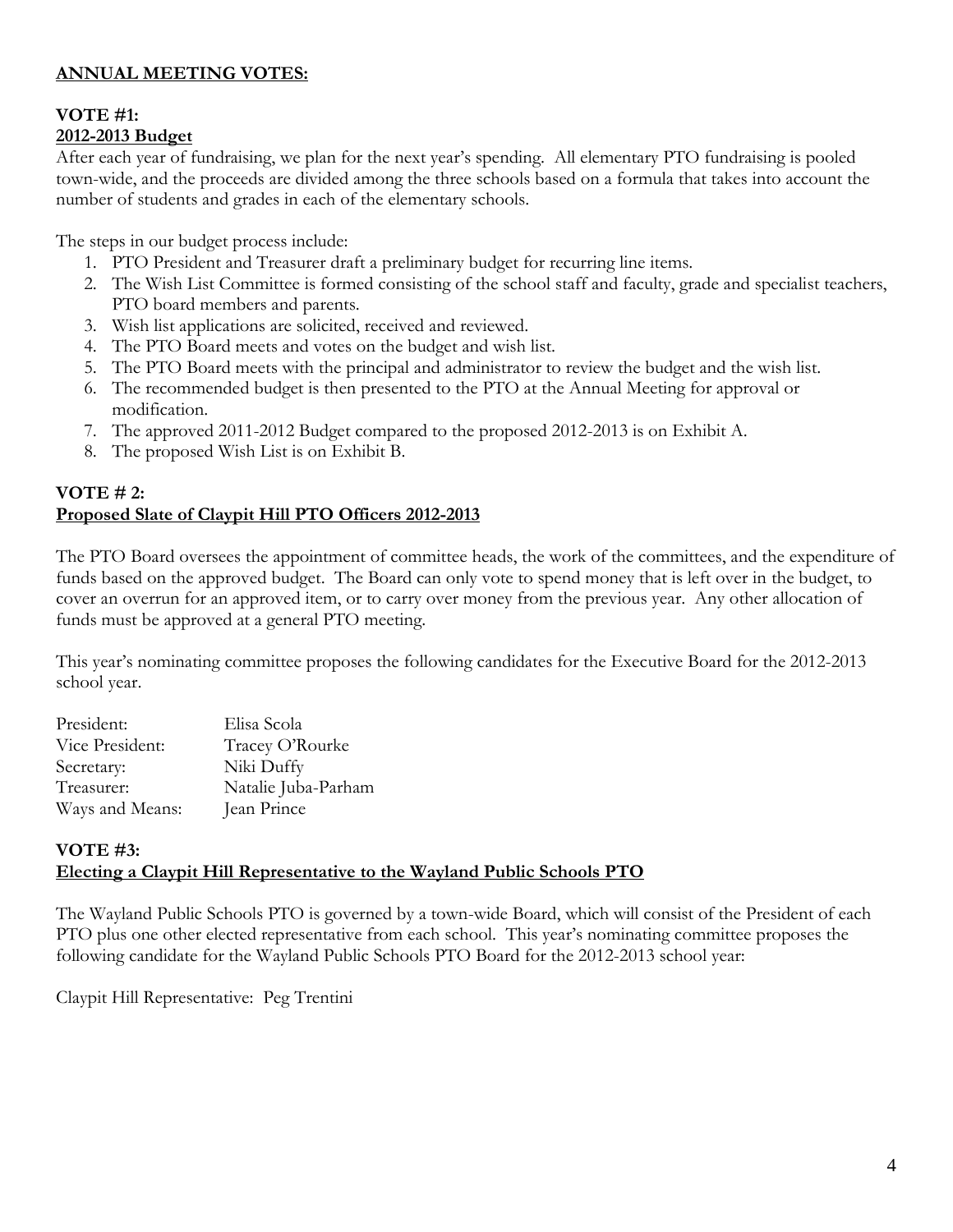## **EXHIBIT A**

#### **Claypit Hill School PTO Proposed 2012-2013 Expenditure Budget**

 $\blacksquare$ 

|                                       | 2011 - 2012 Budget | <b>Proposed 2012 - 2013</b><br><b>Budget</b> |
|---------------------------------------|--------------------|----------------------------------------------|
| <b>Expense</b>                        |                    |                                              |
| 6100 · Educational Programs           |                    |                                              |
| 6110 - Author/Illustrator Visit       | 1,300.00           | 1,500.00                                     |
| 6112 · Building and Grounds           | 750.00             | 750.00                                       |
| 6114 - Cultural Enrichment            | 4,100.00           | 4,100.00                                     |
| 6116 · Grade Level Activities         | 1,000.00           | 1,000.00                                     |
| 6118 - Grade Level Enrichment         | 7,000.00           | 7,000.00                                     |
| 6124 · Performing Arts Activities     | 500.00             | 500.00                                       |
| 6190 - Curriculum Mat'ls (Book Fair)  | 4,000.00           | 2,000.00                                     |
| Total 6100 - Educational Programs     | 18,650.00          | 16,850.00                                    |
| 6200 - Staff Support Programs         |                    |                                              |
| 6210 · Teacher's Supplies             | 12,500.00          | 12,500.00                                    |
| 6220 · Staff/House Grants             | 1,500.00           | 1,500.00                                     |
| 6240 - Staff Appreciation             | 500.00             | 1,000.00                                     |
| 6244 · Team Building                  | 800.00             | 500.00                                       |
| 6280 - Principal's Discretionary Fund | 2,000.00           | 2,000.00                                     |
| 6282 - Student Support Fund           | 450.00             | 450.00                                       |
| Total 6200 - Staff Support Programs   | 17,750.00          | 17,950.00                                    |
| 6400 - Community Programs             |                    |                                              |
| 6420 - METCO Program                  | 2,250.00           | 1,250.00                                     |
| 6460 · PTO Speakers                   | 100.00             | 100.00                                       |
| Total 6400 · Community Programs       | 2,250.00           | 1,350.00                                     |
| 6500 Operating Expenses               |                    |                                              |
| 6502 - Directory                      | 250.00             | 0.00                                         |
| 6508 - Hospitality                    | 400.00             | 750.00                                       |
| 6580 · Operating Expenses             | 250.00             | 750.00                                       |
| Total 6500 · Operating Expenses       | 900.00             | 1,500.00                                     |
| 6800 · Wish List/Capital Items        | 6,560.52           | 10,500.00                                    |
| <b>Total Expense</b>                  | 46,110.52          | 48,150.00                                    |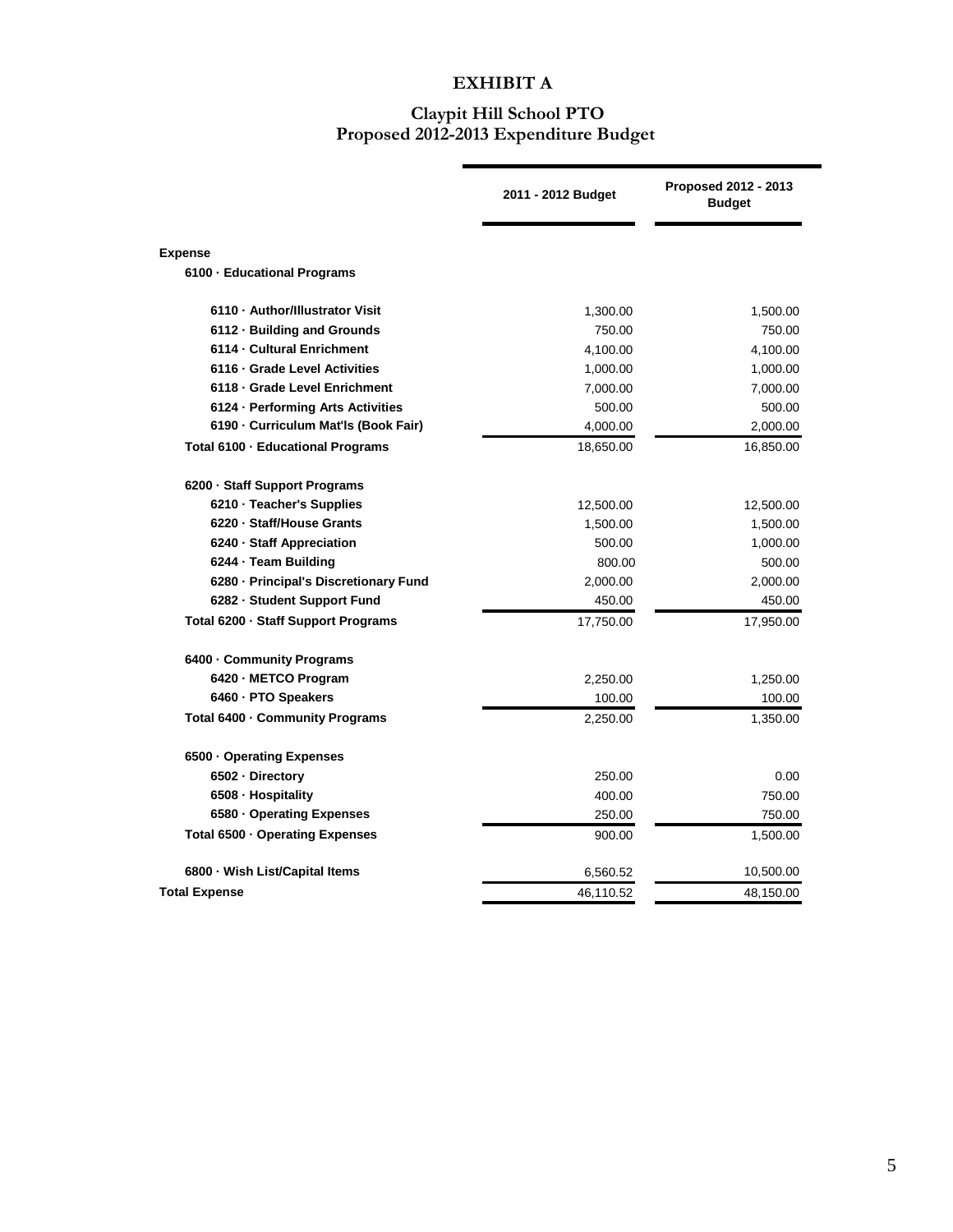## **Exhibit B**

## **Claypit Hill School PTO**

## **Proposed 2012-2013 Wish List**

## **Wish List Requests**

| First Grade: 4 whole-class learning area carpets | \$1,876  |
|--------------------------------------------------|----------|
| Second Grade: Sensory break area components      | \$619    |
| Bean bag chairs                                  | \$210    |
| Chair "book-bags"                                | \$190    |
| Fourth Grade: 12 benches                         | \$3,000  |
| <b>Book baskets</b>                              | \$153    |
| Fifth Grade: Noise-cancelling ear muffs          | \$463    |
| Floor chairs                                     | \$1,140  |
| Floor chair covers                               | \$540    |
| Privacy shields                                  | \$307    |
| Music: Piano bench                               | \$80     |
| Alto xylophone                                   | \$760    |
| Technology: Central learning-area rug            | \$623    |
| Other: Storage chest for gardening tools         | \$529    |
|                                                  | \$10,490 |